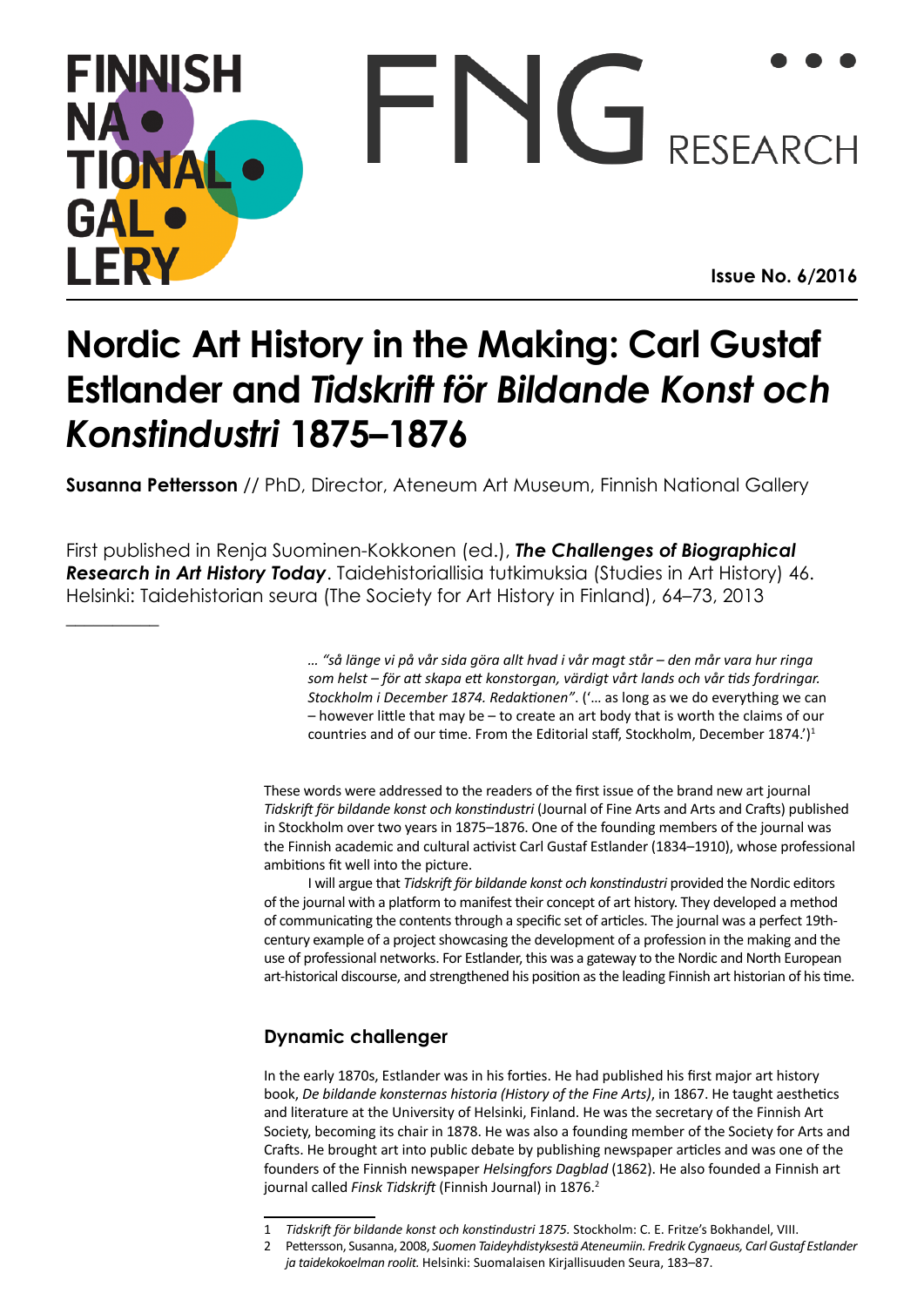

**Johannes Takanen,** *Carl Gustaf Estlander***, 1883, plaster cast, height 66cm. Finnish National Gallery / Ateneum Art Museum** Photo: Finnish National Gallery / Hannu Aaltonen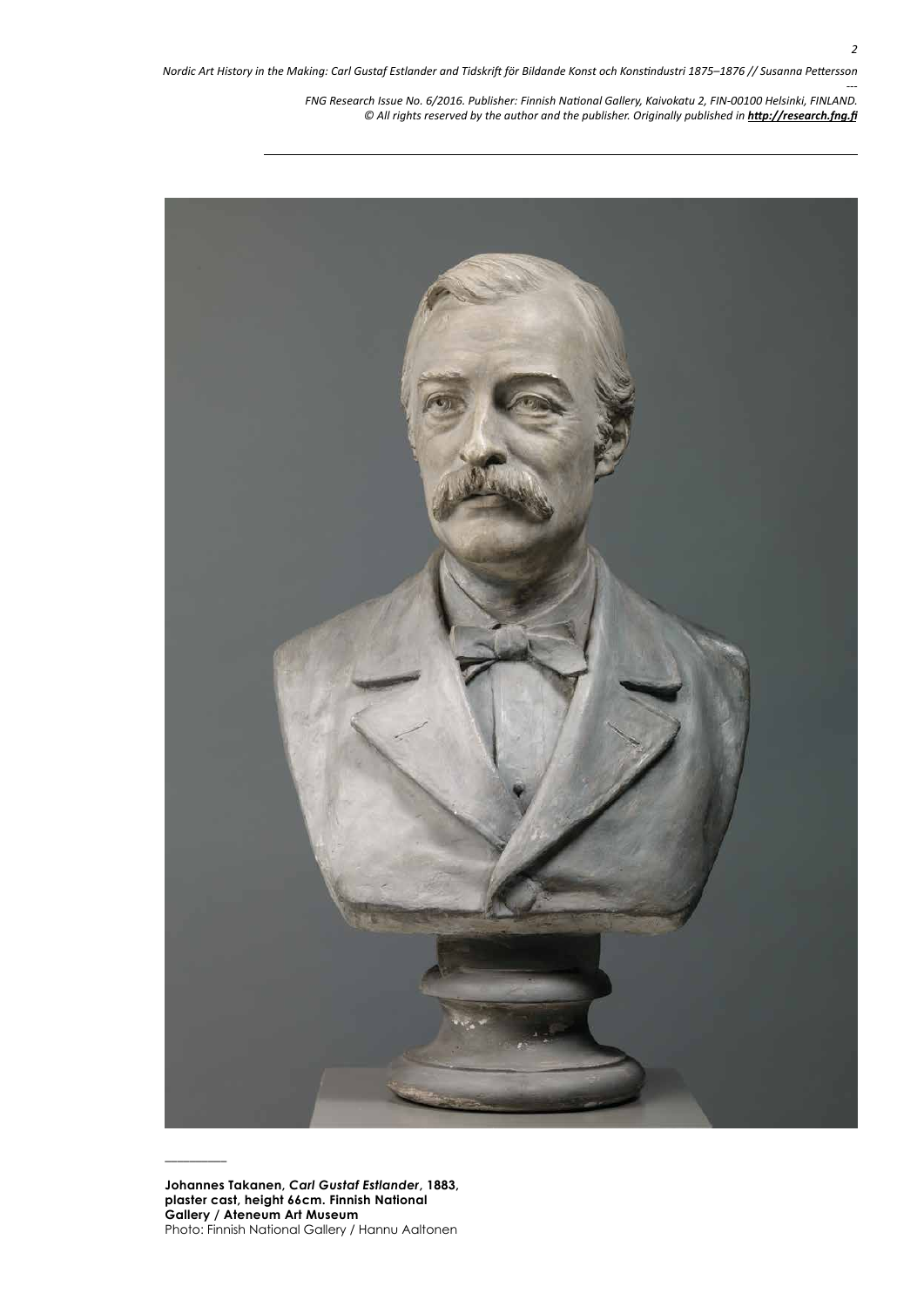To characterise Estlander in two words, he was a change-maker and a challenger. He had visions that puzzled the art field and questioned its structures. He was a strategic planner of structures and policies, a thinker who wanted to find new ways to organise the field in a better, more efficient way. His major interests had to do with art education, museum collections and writing about the arts. To achieve these goals he needed other people, a network of professionals.

Therefore, it's essential to take a closer look at Estlander's professional contacts. He had studied in Europe in 1859–60 and again in 1863–65. He had made his professional Grand Tours in Europe in 1873–74 and later in 1883–84, visiting all the central art schools and organisations. He had visited museum directors such as Gustaf Waagen in Berlin. He had attended conferences and world fairs. And he had established scholarly contacts with his Nordic colleagues. Estlander wrote widely and published articles in newspapers based on all his excursions.3 This is where the new journal *Tidskrift för bildande konst och konstindustri* comes into the picture.

#### **Platform for all the arts**

*Tidskrift för bildande konst och konstindustri* was published for the first time in Stockholm in 1875. The editor-in-chief was the well-known art scholar Lorentz Dietrichson (1834–1917) then a professor at the Art Academy in Stockholm (Akademien för de fria konsterna). Estlander had made friends with Dietrichson more than a decade earlier.4

The journal was established right after the 1873 art historians' conference in Vienna. It was an era when the history of art history was strongly in the making.<sup>5</sup> The first encyclopaedic art-historical presentations had been published and there were several art journals on the market. Without going into a deeper analysis of those other journals, some examples should be mentioned: such as *Zeitschrift für bildende kunst*, edited by C. von Lützow and established in Leipzig in 1866, and the French publications *Gazette des Beaux-Arts* (est. 1859) and a weekly magazine *Art* (est. 1875). In England one followed *Art Journal* (est. 1849). In the Nordic countries, the most prominent forerunner for the journal was *Nordisk tidskrift for historie, literatur og konst (Nordic Journal for History, Literature and Art),* edited by K. Molbech and published from 1827 until 1836.

*Tidskrift för bildande konst och konstindustri* didn't have any serious Nordic competitors. The concept was ambitious and the target group clear.<sup>6</sup> The driving ideological force behind the publication was the idea of enlightenment, strongly promoted by Dietrichson, who was known to promote these values all over Europe. Art was meant for everyone, for the largest possible audiences. At the same time it was understood that writings of a professional nature and scholarly ambitions belonged to a smaller interest group.

Apart from enlightenment, another strong ideological idea was speaking for all the arts: promoting not only the fine arts but also arts and crafts and cultural heritage, including archaeology and built heritage. This was very much in line with the initiatives Estlander had undertaken when publishing two of his key manifestos: *Finska konstens och konstindustrins utveckling hittills och hädanefter (The Development of Finnish Art and Arts and Crafts hitherto and henceforth)* in 1871 and *Vid konstflitens härdar i Tyskland, Österrike, Schweiz och Belgien. Reseanteckningar (At the Core of Arts and Crafts in Germany, Austria, Switzerland, and Belgium. Travel Notes)* in 1875.

Estlander's idea was to observe and analyse larger entities, unite forces and benefit from the professional exchange of ideas. This can be understood from his comments concerning the art historians' conference in Vienna in 1873. He had expected to encounter a true international community responding to the need to discuss and share ideas.

<sup>3</sup> Pettersson 2008, 187–98.

<sup>4</sup> Schybergson, Magnus Gustaf, 1916, *Carl Gustaf Estlander, Lefnadsteckning. Helsingfors: Svenska Litteratursällskapet i Finland,* 108–09.

<sup>5</sup> See for example Karlholm, Dan, 1996, *Handböckernas konsthistoria. Om skapandet av 'allmän konsthistoria' i Tyskland under 1800-talet.* Stockholm/Stehag: Brutus Östlings Bokförlag Symposion.

<sup>6</sup> Dietrichson, Lorentz, 1875. 'Några ord om den bildande konsten i Sverige, dess forntid och dess framtid', *Tidskrift för bildande konst och konstindustri 1875.* Stockholm: C. E. Fritze's Bokhandel, 1–7 (2).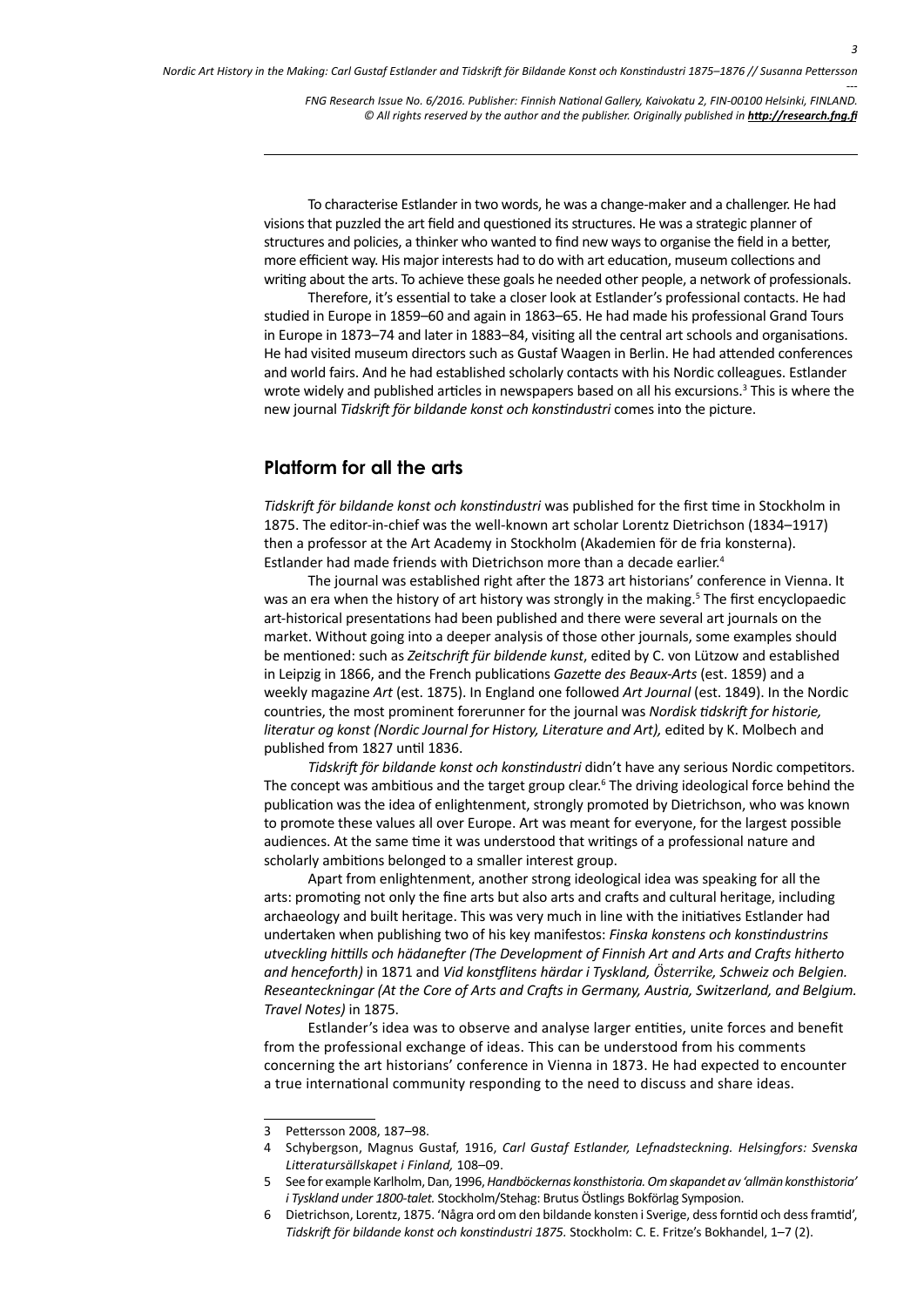However, he was disappointed to realise that the representatives from the German-speaking countries dominated the conference audience.7

Estlander's holistic vision of the development of the art field, organising the schooling system and emphasising the importance of collections, resonated within the Nordic community not least because of Dietrichson's work with similar focus areas. The theme was discussed within the pages of the journal, too, but the references to the subject were made by Fredrik Wilhelm Scholander, who reported on developments of the European art field.8

The wide coverage of topics was an important asset for the journal but in order to succeed, it needed not only a clear idea of its contents, the right competence and human resources but also proper funding. To ensure that the journal would have sufficient financial resources, a group of 12 committed and well-established men was selected in January 1874 to support the initiative.<sup>9</sup> Their participation guaranteed the financial backbone for the project and the annual budget was fixed at 15,000 Swedish crowns. Each of the 12 agreed to support the journal for five years. In order to make this official, the commitment was announced in the first issue of the journal, highlighting the importance of private support.

#### **Raising awareness of the Nordic arts**

The first issue of *Tidskrift för bildande konst och konstindustri* launched the key ideas about the journal's form and contents. The bimonthly journal had a permanent editorial team consisting of members from Sweden, Norway, Denmark and Finland: Professors Carl Rupert Nyblom (Uppsala), G. Ljungren (Lund), Marcus Jacob Monrad (Kristiania), Carl Gustaf Estlander (Helsinki) and adjunct professor Julius Lange (Copenhagen).10

The editorial board represented competence of a top quality; every member was a prominent scholar of his own time and had published widely. Just to mention some of the publications that covered the aesthetics, art and the contemporary: Dietrichson had just started to work with *Det skönas verld* (The World of Beauty) 1872–79, Nyblom had published *Om innehåll och form i konsten: kritiskt historisk undersökning* (About Contents and Form in the Fine Arts: Critical Historical Research) in 1866 and *Estetiska studier* (Aesthetic Studies) in 1873 and was working with a biography and selected writings of the Finnish national poet Johan Ludvig Runeberg (1876). Lange, in turn, had published *Nutidskunst* (Contemporary Art) in 1873 and was working with *Om kunstvaerdi* (On Artistic Value) which was published in 1876. And Monrad had just published *Tankeretninger i den nyere tiden* (Trends of Ideas in Modern Times) in 1874. They all held key positions in various art academies and universities and were known to be active discussants.

The introduction to the first issue of the journal outlined the aims and objectives. The first notable feature was enlightenment. The journal aimed to provide a channel for Swedish art education that targeted not only professionals but also a bigger audience and interest groups. The readers were addressed by stating that the journal would seek to provide interesting contents. Promoting fine arts, arts and crafts, and heritage issues would succeed only if the readers felt satisfied. The idea was to discuss Nordic arts at large and – what was new – contemporary issues.

The second point was to establish a dossier or a collection of the most notable art treasures of the country (Sweden), whether they belonged to public or private collections or were of Swedish or foreign origin. The journal wished to promote this 'collection' extensively in Europe.

<sup>7</sup> Viljo, Eeva-Maija, 2004, 'Carl Gustaf Estlander och revolutionmännens konsthistoria', *Rakkaudesta kaupunkiin. Taidehistoriallisia tutkimuksia 28.* Eds. Renja Suominen-Kokkonen, Kirsi Saarikangas and Hanne Wikström. Helsinki: Taidehistorian seura, 180–94 (181).

<sup>8</sup> Scholander, F. W., 1875, 'Europeiska konstförhållanden år 1874', *Tidskrift för bildande konst och konstindustri 1875.* Stockholm: C. E. Fritze's Bokhandel, 65–76.

<sup>9</sup> Those who signed the document were Gust. Trolle-Bonde, Alb. Ehrensvärd, Sam. Godenius, Gustaf Ljunggren, Ludvig af Ugglas, A. Malmström, J. Bolinder, Johan Boklund, Fritz von Dardel, C. R. Nyblom, J. J. Ekman and Edv. Bergh. *Tidskrift för bildande konst och konstindustri 1875.* Stockholm: C. E. Fritze's Bokhandel, VI.

<sup>10</sup> *Tidskrift för bildande konst och konstindustri 1875.* Stockholm: C. E. Fritze's Bokhandel, V–VII.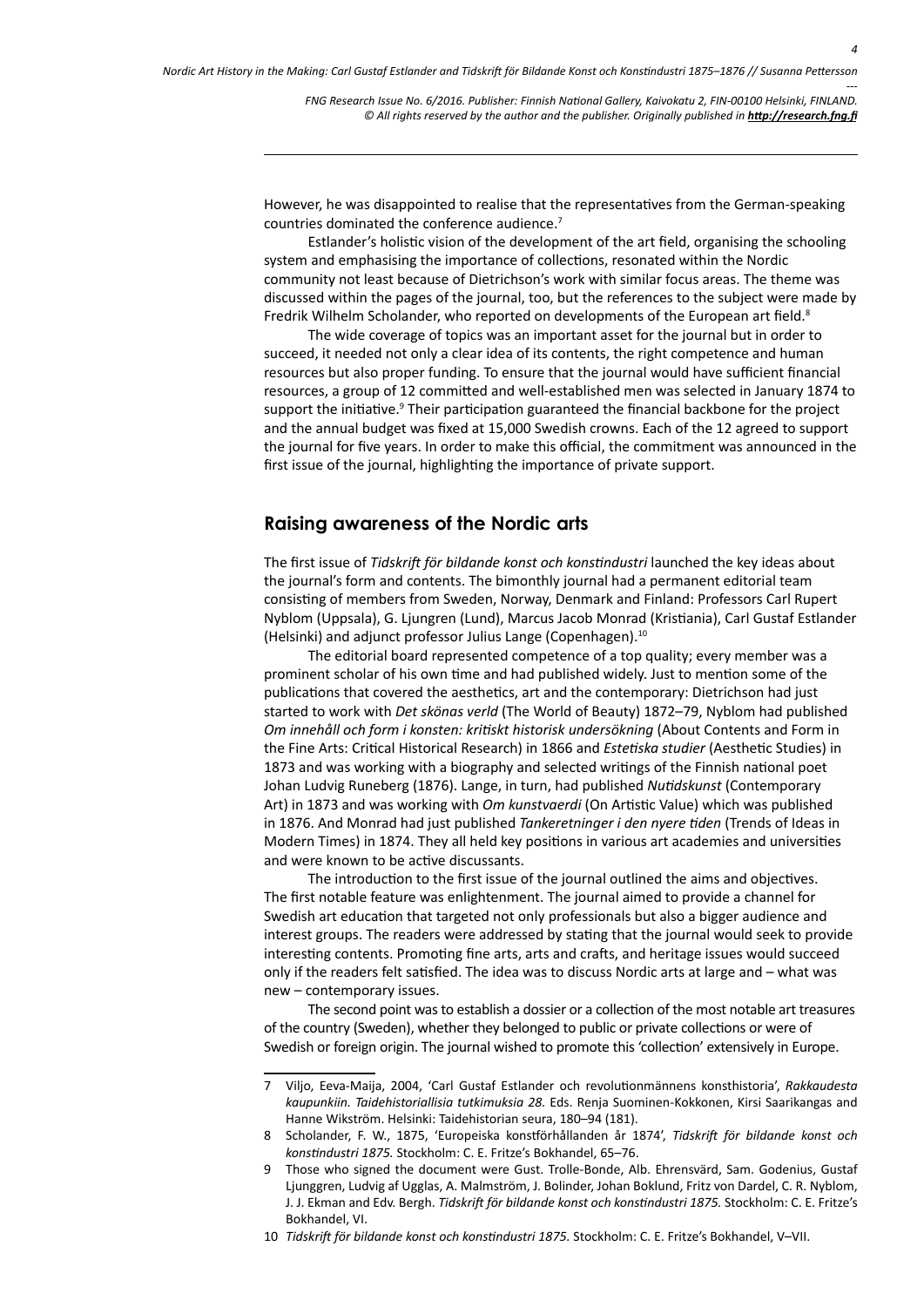

*Tidskrift för bildande konst och konstindustri*  **1875–76. Finnish National Gallery Library** Photo: Finnish National Gallery / Jenni Nurminen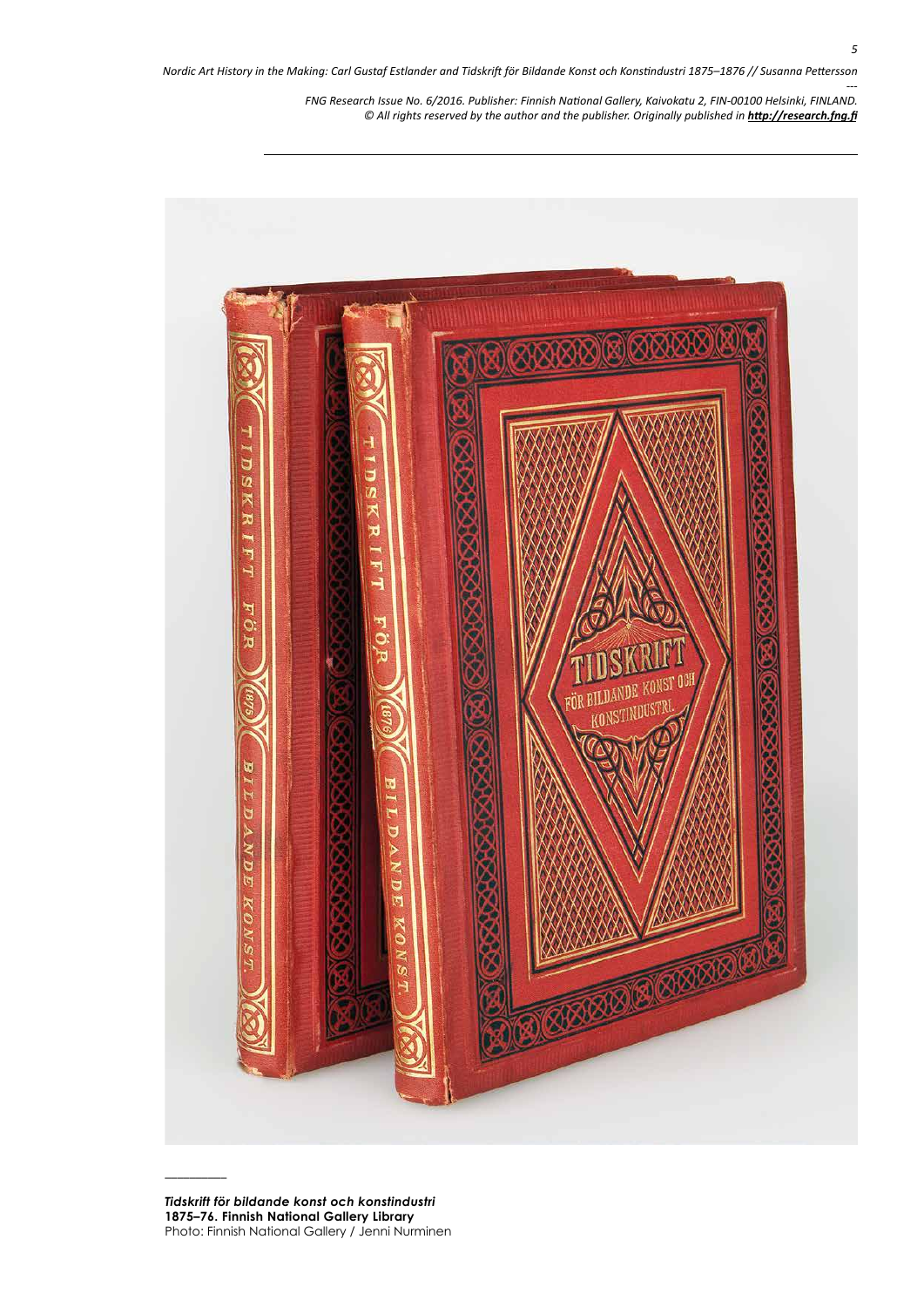Thirdly, the journal wished to support the professional development of engravers. The first step would be to invite foreign master engravers to the country, including the Dutchmen Leopold Lowenstam and W. Unger, as well as J. Klaus from Vienna.<sup>11</sup> Thus the makers of the journal wanted to ensure that it would be able to provide not only good texts but also skilfully made illustrations for the publication.

These three focal points reflect the aims and objectives of the editorial team: they wanted to raise awareness of Nordic art not only in the Nordic countries but also throughout Europe. Knowledge about the relevant collections had already been spread by the use of dossiers that reinforced the idea of signature pieces in art history. A fine example of such a dossier is the one published by the Art Gallery in Dresden. Later on, individual artists got their own presentations as well – an early Finnish example being Karl Emanuel Jansson's *Minnesalbum* (Commemorative Album). These types of publications added to the writing of art history that was typical of the mid-19th century.

In analysing the three issues mentioned above, special attention should be paid to the role of the images. The competence gap that the editorial team discussed, that is, the lack of skilful engravers, indicated how the team valued the use of images, to the extent that the absence of images would endanger the existence of the whole publication. This is an extremely interesting notion when discussing what are the most relevant building blocks when mediating the contents: in order to enforce the message visual images are needed.

The journal's editors were very much up-to-date in terms of providing the market with what was needed the most. As Estlander had pointed out after the art historians' conference in Vienna, in order to teach art and art history, images were key.<sup>12</sup> The same applied to reaching out to larger audiences by publishing the journal.

In addition to the general outlines, the editorial team also announced the types of articles the publication would include. The contents consisted of 12 different categories:

- long articles about aesthetics, art history and archaeology
- descriptions of the public and private art collections that were to be illustrated; reports about contemporary art and artists
- reviews of major exhibitions in the Nordic countries and elsewhere; including reviews of exhibitions organised by art societies
- events
- theatre (costumes and scenography)
- public building projects
- articles concerning the arts and crafts
- reviews of development of the arts and crafts in the Nordic countries and elsewhere
- advertisements concerning domestic and foreign professional literature
- correspondents' reports from Christiania (Oslo), Copenhagen, and Helsinki, as well as Vienna, Paris, Rome and Düsseldorf
- texts accompanying illustrations
- advertisements concerning the fine arts and arts and crafts $13$

Several interesting remarks were made within these categories. It was mentioned that the articles about art collections and artists were to promote the arts in general. The illustrations could be swapped with other publications in order to increase the visibility of Nordic material across Europe. Illustrations would pile up as small galleries, collections of illustrations, representing the visual heritage of the area. Artists such as Johan Tobias Sergel and Carl Gustaf Qvarnström were mentioned by name in this context. High-quality arts and crafts were the only way to 'compete' with other countries.

The so-called artistic contents, referring to illustrations of the journal, comprised etchings, lithographs, photographs and woodcuts. The illustrations were evaluated

<sup>11</sup> *Tidskrift för bildande konst och konstindustri 1875.* Stockholm: C. E. Fritze's Bokhandel, VII.

<sup>12</sup> Viljo 2004, 184.

<sup>13</sup> *Tidskrift för bildande konst och konstindustri 1875*, III–IV.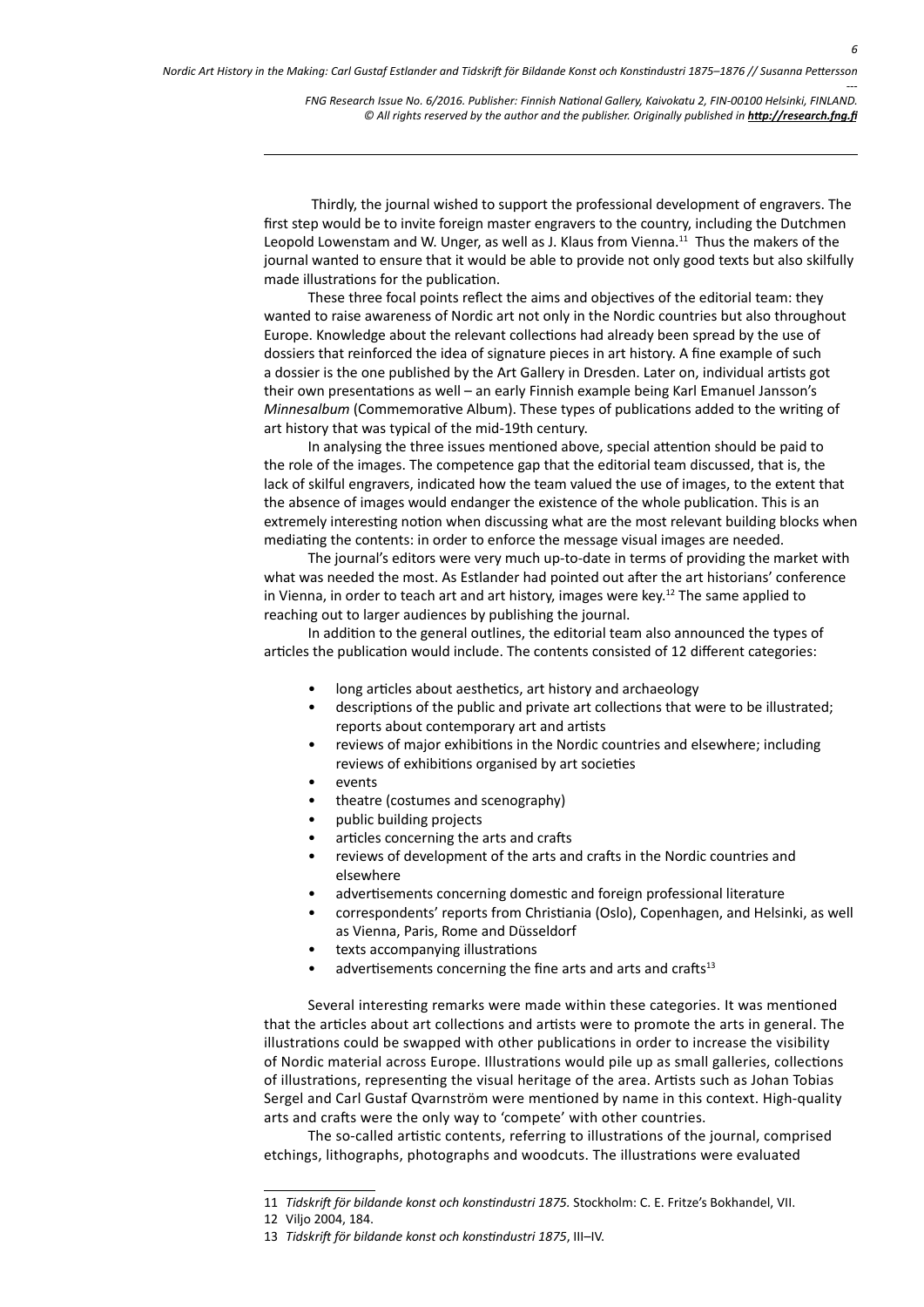according to their technical qualities and information value. And, interestingly, the editorial board explained how different techniques responded to different needs.

Etching was considered as absolutely the best technique to illustrate paintings and their nuanced colour schemes, even in black and white. These etchings, carefully selected for the publication, would feature paintings from private and public collections. It was even stated that this collection of etchings would, in due course, form a national *galeriverk* that could be compared to the etching collections compiled by museums in Kassel and Braunschweig.

Lithographs were regarded as ideal for reproducing light and shadow and they were recommended for illustrating national pieces of architecture and sculpture. Yet again, there was a strong idea of creating 'collections' of these items. These *galleries* were expected to present selections of works by Sergel, Qvarnström, Fogelberg and Molin. The collection of antiquities at the Nationalmuseum in Stockholm was also mentioned.

Photographs were seen to serve one and only purpose: to reproduce the features of drawings by old masters such as Raphael, Rubens, Michelangelo and van Dyck. These works were to be chosen from the collection of the Nationalmuseum. And finally, woodcuts were seen as a perfect way to reproduce the true nature of the arts and crafts.<sup>14</sup>

This rather impressive plan included the idea that the illustrations would form an ideal collection that would raise international interest. The texts were to make the fine arts and arts and crafts widely known, and raise the general interest in the arts at large. One of the problems, though, was to find a balance between promoting the Nordic arts and emphasising Swedish issues. In the following, we will consider how this worked out.

#### **Enlightened themes**

During the two years of its life, *Tidskrift för bildande konst och konstindustri* included a number of ideologically important texts, as well as a fair amount of articles and items that fell into the 12 categories already mentioned. Works of art were discussed in detail: among the first to be featured were Georg von Rosen's work *Dopet* (Baptism), Egron Lundgren's watercolour *Nubisk flicka* (Nubian Girl) and Sergel's sculptures *Othryades* and *Eros and Psyche.*15 Apart from contemporary works, the journal also paid attention to works of antiquity.<sup>16</sup> Archaeological findings were discussed through key sites such as Rome and Athens.<sup>17</sup> Artists of a classical nature were recognised, as in August Sohlman's article on Rembrandt van Rijn.<sup>18</sup> Art was being presented from the points of view of different genres<sup>19</sup> and individual artists<sup>20</sup>. Even restoration projects of a grand nature were covered.21 Nordic art history was featured in articles such as Hans Hildebrand's piece on animal figures in older Nordic ornamental art.<sup>22</sup> These lengthy articles were complemented by art reviews from all of the Nordic countries. The roles of national correspondents like Estlander were crucial.

- 17 'Gräfningarna på Forum Rom', *Tidskrift för bildande konst och konstindustri 1875.* Stockholm: C. E. Fritze's Bokhandel, 40–50; Dietrichson, Lorentz, 1876, 'Hvar har man att söka ursprunget och orsaken till de stigande kurvorna å Parthenons alla horisontala linier?', *Tidskrift för bildande konst och konstindustri 1876.* Stockholm: C. E. Fritze's Bokhandel, 115–29.
- 18 Sohlman, August, 1875, 'Rembrandt van Rijn, sagofiguren och den verklige', *Tidskrift för bildande konst och konstindustri 1875.* Stockholm: C. E. Fritze's Bokhandel, 33–40 and 103–09.
- 19 Upmark, G., 1875, 'Porträttet och genremålningen å Konstföreningens utställning', *Tidskrift för bildande konst och konstindustri 1875.* Stockholm: C. E. Fritze's Bokhandel, 53–59.
- 20 Dietrichson, Lorentz, 1876, 'Adolf Tidemand', *Tidskrift för bildande konst och konstindustri 1876.* Stockholm: C. E. Fritze's Bokhandel, 141–61.
- 21 Nyblom, C. R. 1875, 'Om Upsala domkyrkas restauration', *Tidskrift för bildande konst och konstindustri 1875.* Stockholm: C. E. Fritze's Bokhandel, 110–18 and 156–66.
- 22 Hildebrand, Hans, 1876, 'Djurtyper i den äldre nordiska ornamentiken', *Tidskrift för bildande konst och konstindustri 1876.* Stockholm: C. E. Fritze's Bokhandel, 1–9 and 59–67.

<sup>14</sup> Ibid., IV.

<sup>15</sup> Ibid., 8–14 and 50–51.

<sup>16</sup> Lange, Julius, 1875, 'En antik Naevefaegter', *Tidskrift för bildande konst och konstindustri 1875.* Stockholm: C. E. Fritze's Bokhandel, 16–25; Stenersen, L. B., 1875, 'Afrodite fra Melos', *Tidskrift för bildande konst och konstindustri 1875.* Stockholm: C. E. Fritze's Bokhandel, 77–91.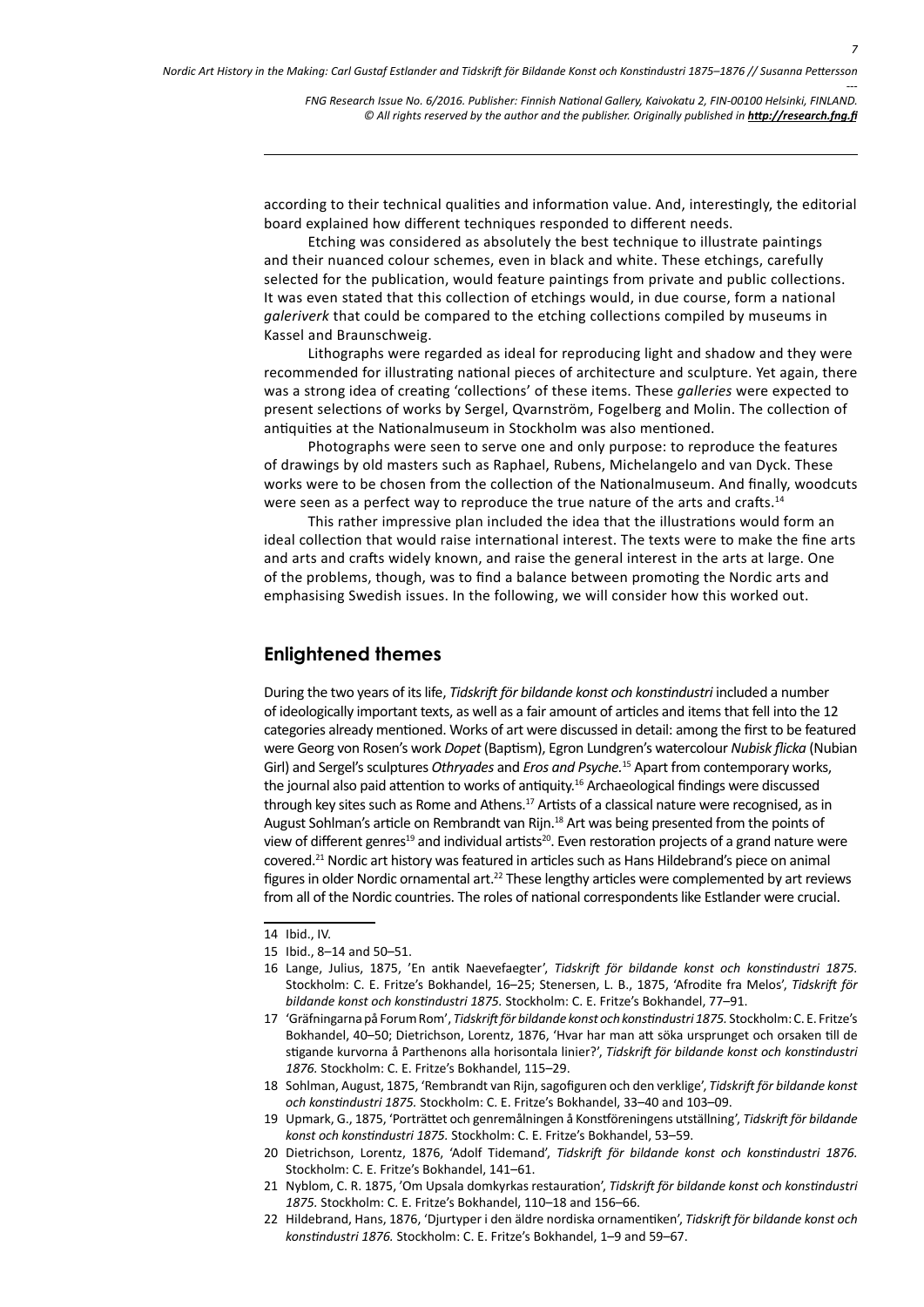The editorial team and its Nordic experts submitted articles and reviews. The overall ambition seemed to be providing keys to the reader: what was essential and noteworthy within the arts at a given moment. Therefore, Nordic art historians busily covered a diverse set of topics, from the ruins of Rome to current trends, and exhibition and book reviews. Another visible feature was a strong emphasis on Sweden: instead of building a truly Nordic journal, the publication began and continued to be more or less Swedo-centric. One could ask whether this was a disappointment for national correspondents such as Estlander, and whether this orientation ultimately affected the journal's lifespan, thus hindering its development into a journal of a more substantial nature.

The opening article of the first journal, written evidently by Lorentz Dietrichson, promised 'some words about the fine arts in Sweden, its history and future'.23 Dietrichson wanted to discuss Swedish art in a larger context and noted that before this journal a platform for such a discussion was missing. He reminded readers that the *Tidskrift* should now fill this gap.<sup>24</sup> When it came to the contents and quality of Swedish art, Dietrichson became emotional and echoed the trends of his time: in the spirit of the French author Montesquieu, he made references to the harshness of nature, and its impact on people and societies. In the Nordic countries, the blooming of the arts had been hindered by the cold, dark weather. Art was being compared to a *drifhusplanta* (greenhouse plant) that needed special care to flourish.25

Dietrichson addressed nationalism in Swedish art as an important trend that had 'a big and holy task' but very limited possibilities. One of the problems was that in order to be able to paint the homeland, the villages, the people and their history, the artists had to be sent to Germany and France for further studies.

'And therefore we got Lapp women that looked like Parisian models, Nordic landscapes that resembled German *plein air* or the air in Parisian ateliers.'26

Diedrichtsen would have preferred a genuine 'Nordic School' instead of visible influences from Paris and Düsseldorf.27 The theme of national art raised a set of critical questions in his mind. He said that national topics were needed and that they were most relevant to the public but then went on to question the preconditions and principles of national art. What's the purpose of it? Was there something more to it than nations boasting about artists or artists representing *the* nation? He wanted to speak for spiritual freedom, sciences and the arts.<sup>28</sup>

The idea of national art was later developed further when Dietrichson lectured on the history of Norwegian art at the University of Christiania (Oslo) in 1890–94. As Mai Britt Guleng has pointed out, Dietrichson was fully aware that no-one before him had done anything similar, that is, to describe the development of Norwegian art from the Neolithic period up to his own time.<sup>29</sup>

Whereas Dietrichson focused on the potential of a national art and art field, Fredrik Wilhelm Scholander, a Swedish architect, artist and one of the key players of the Fine Arts Academy and Nationalmuseum, brought the European art field and its development into the picture.<sup>30</sup> In his article, Scholander approaches the arts as a family in which architecture represents the mother of all the arts, *moderkonsten*. He makes

- 25 Ibid., 2. This was a typical idiom that was also found in the texts of other Nordic writers, such as Finnish poet, professor and art activist Fredrik Cygnaeus.
- 26 Ibid., 3. '*… och så kom det sig, att vi fingo målade lappqvinnor, som likna parisiska modeller, nordiska landskap som påminna om Tysklands slättluft eller om Paris' atelierluft.'*
- 27 Ibid., 7.
- 28 Ibid., 4.
- 29 Guleng, Mai Britt, 2009, 'Lorentz Dietrichson and the Making of Norwegian Art History', *Towards a Science of Art History. J. J. Tikkanen and Art Historical Scholarship in Europe.* Ed. Johanna Vakkari. Taidehistoriallisia tutkimuksia 38. Taidehistorian seura: Helsinki 2009, 59–69.
- 30 Scholander, F. W., 1875, 'Europeiska konstförhållanden år 1874', *Tidskrift för bildande konst och konstindustri 1875.* C. E. Fritze's Bokhandel: Stockholm, 65–76.

<sup>23</sup> Dietrichson, Lorentz, 1875, 'Några ord om den bildande konsten i Sverige, dess forntid och dess framtid', *Tidskrift för bildande konst och konstindustri 1875.* Stockholm: C. E. Fritze's Bokhandel, 1–7.

<sup>24</sup> *Tidskrift för bildande konst och konstindustri 1875.* Stockholm: C. E. Fritze's Bokhandel, 1.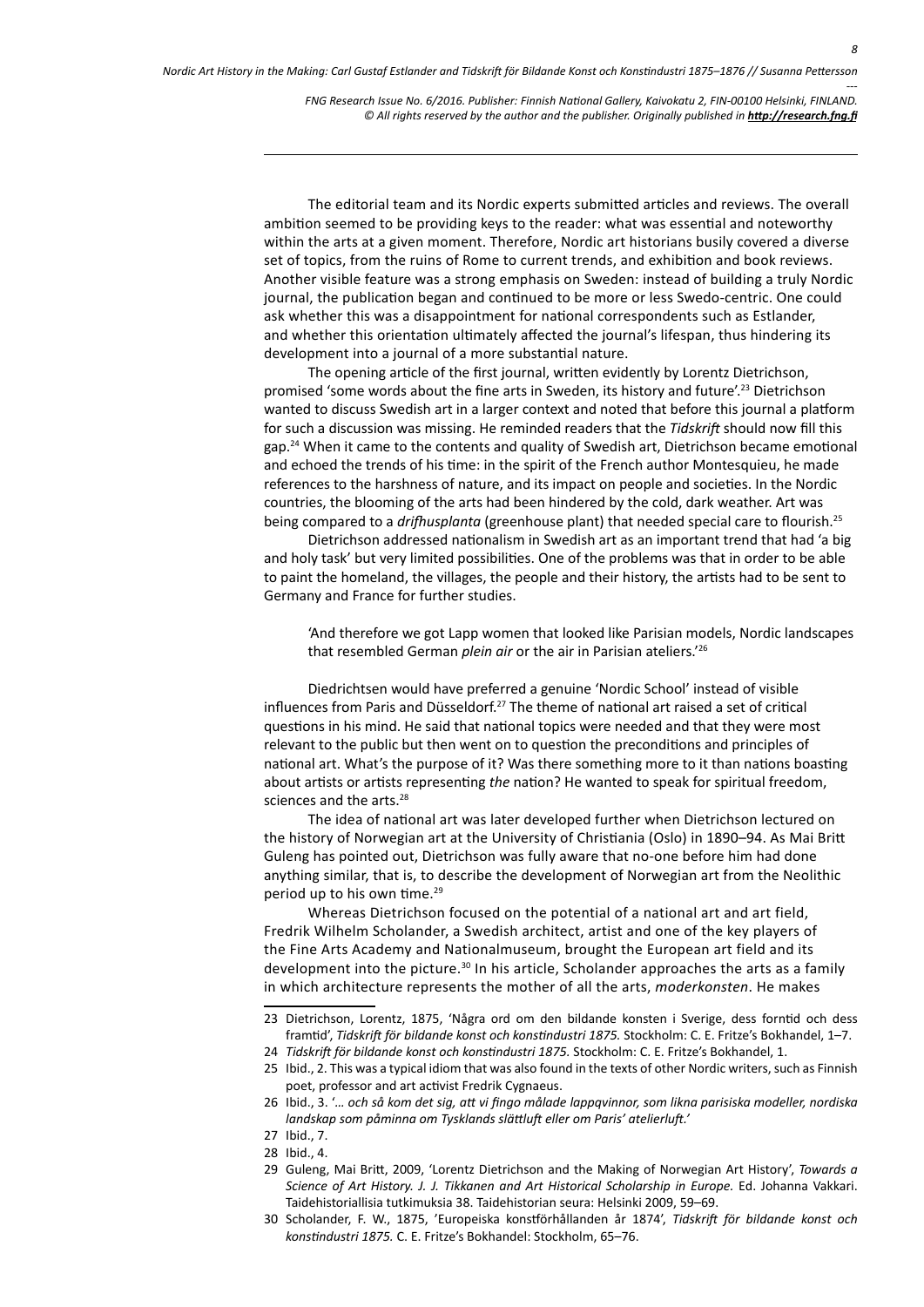

*Tidskrift för bildande konst och konstindustri*  **1875. Finnish National Gallery Library** Photo: Finnish National Gallery / Jenni Nurminen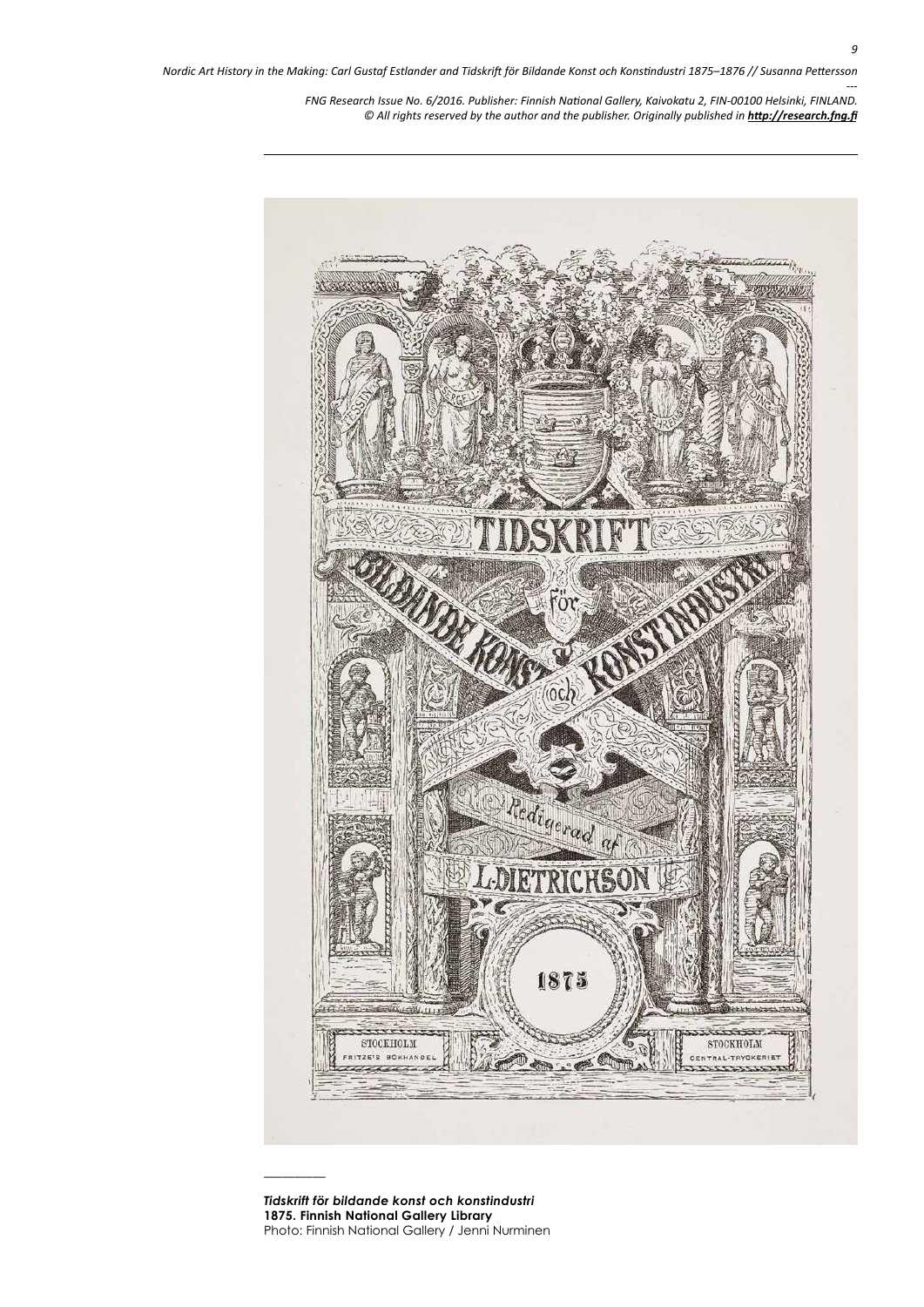references to the Gods of Olympia, as well as to the latest news from the art world in France, England and German-speaking Europe, but does not focus on nationalism as an issue. Scholander has access to detailed information such as the purchase prices of certain works of art and the erection of public monuments and buildings. He emphasises acquisitions, commissioned works and exhibitions, and also comments on art education in the respective countries.

He speaks for all the arts, and arts and crafts, and mentions that the platforms where the development within these fields was showcased were the big exhibitions. He also points out that the new reunion of the fine arts and arts and crafts would not take place without a fight, since the fine arts were expected to keep their 'higher' status.<sup>31</sup> This discussion was very much in the air in other countries, Sir Henry Cole and the South Kensington Museum in London being the most discussed example. Scholander's article reflects this debate, which also had political, liberalistic connotations. The production of high-quality arts and crafts was seen as an asset of commercial potential on the industrial market.

The third perspective that I chose to bring up in this context refers to the developing mechanisms of the art field, such as evaluating art from a theoretical perspective. In 1874 Danish art historian Julius Lange had given a lecture at a students' organisation about artistic value. Norwegian philosopher Marcus Jacob Monrad commented on Lange's ideas in his article 'Om Kunstvaerdi'32 and started a contemporary debate: how the aesthetic value of an artefact was being formed. It was not only about technical features of the work but also the role of the subjective elements such as the artistic intention of the work. Lange developed his ideas further in another lecture on artistic value in 1876. These talks were published in 1876 as a booklet entitled *Om Kunstvaerdi. To Foredrag* (On Artistic value. Two Talks).<sup>33</sup>

From today's perspective Monrad's article is an ambitious attempt to create critical discussion around the driving forces of the art field. Dietrichson further commented on this discussion in his article 'Ännu ett ord om konstvärde'34 thus showcasing how eager the Nordic colleagues were to create a forum for a public debate.

The fourth aspect is analogical with the emphasis on enlightenment. Georg Göthe (1846–1933), freshly appointed curator at the Nationalmuseum, wrote an article about the fine arts and its public.<sup>35</sup> 'Our time is the time of the museums,' he wrote.<sup>36</sup> His article was a wonderful example of pure enlightenment: he discussed the possibilities that museums provide for their audience, the needs of audiences and the role of education and knowledge when encountering artworks. Although he seemed to believe, as did many of his contemporaries, that real beauty could only be understood by the educated few, he also trusted in people's capacity to learn to understand the arts.<sup>37</sup> Quite interestingly, he claimed that national art is much easier to understand than any other art.<sup>38</sup>

These kinds of articles can be regarded as major attempts to create a structure for a Nordic art discourse, together with reviews from key cities in the Nordic countries and Europe, as well as exhibition reviews that covered both the contemporary<sup>39</sup> as well as the old masters,

- 37 Göthe 1876, 46.
- 38 Göthe 1876, 77–79.

<sup>31</sup> Scholander, 1875, 65–76 (66).

<sup>32</sup> Monrad, M. J., 1875, 'Om Kunstvaerdi', *Tidskrift för bildande konst och konstindustri 1875.* C. E. Fritze's Bokhandel: Stockholm, 146–56.

<sup>33</sup> Marcussen, Marianne, 2009, 'The Danish Art Historian Julius Lange, His Attitude to Trends in Art History in Europe and His Collaboration with Scandinavian Colleagues', *Towards a Science of Art History. J. J. Tikkanen and Art Historical Scholarship in Europe.* Ed. Johanna Vakkari. Taidehistoriallisia tutkimuksia 38. Taidehistorian seura: Helsinki 2009, 71–83 (71).

<sup>34</sup> Dietrichson, Lorentz, 1876, 'Ännu ett ord om konstvärde', *Tidskrift för bildande konst och konstindustri 1876.* C. E. Fritze's Bokhandel: Stockholm, 88–95.

<sup>35</sup> Göthe, Georg, 1876, *Tidskrift för bildande konst och konstindustri 1876.* C. E. Fritze's Bokhandel: Stockholm, 41–52 and 73–79, and 109–14.

<sup>36</sup> Göthe 1876, 41.

<sup>39</sup> Dietrichson, Lorentz, 1875, 'Den nordiska konstindustrien på verldsutställningen i Wien 1873', *Tidskrift för bildande konst och konstindustri 1875.* C. E. Fritze's Bokhandel: Stockholm, 167–70; Dietrichson, Lorentz, 1876, 'Konst- och konstindustriutställningen i München 1876', *Tidskrift för bildande konst och konstindustri 1876.* C. E. Fritze's Bokhandel: Stockholm, 168–76.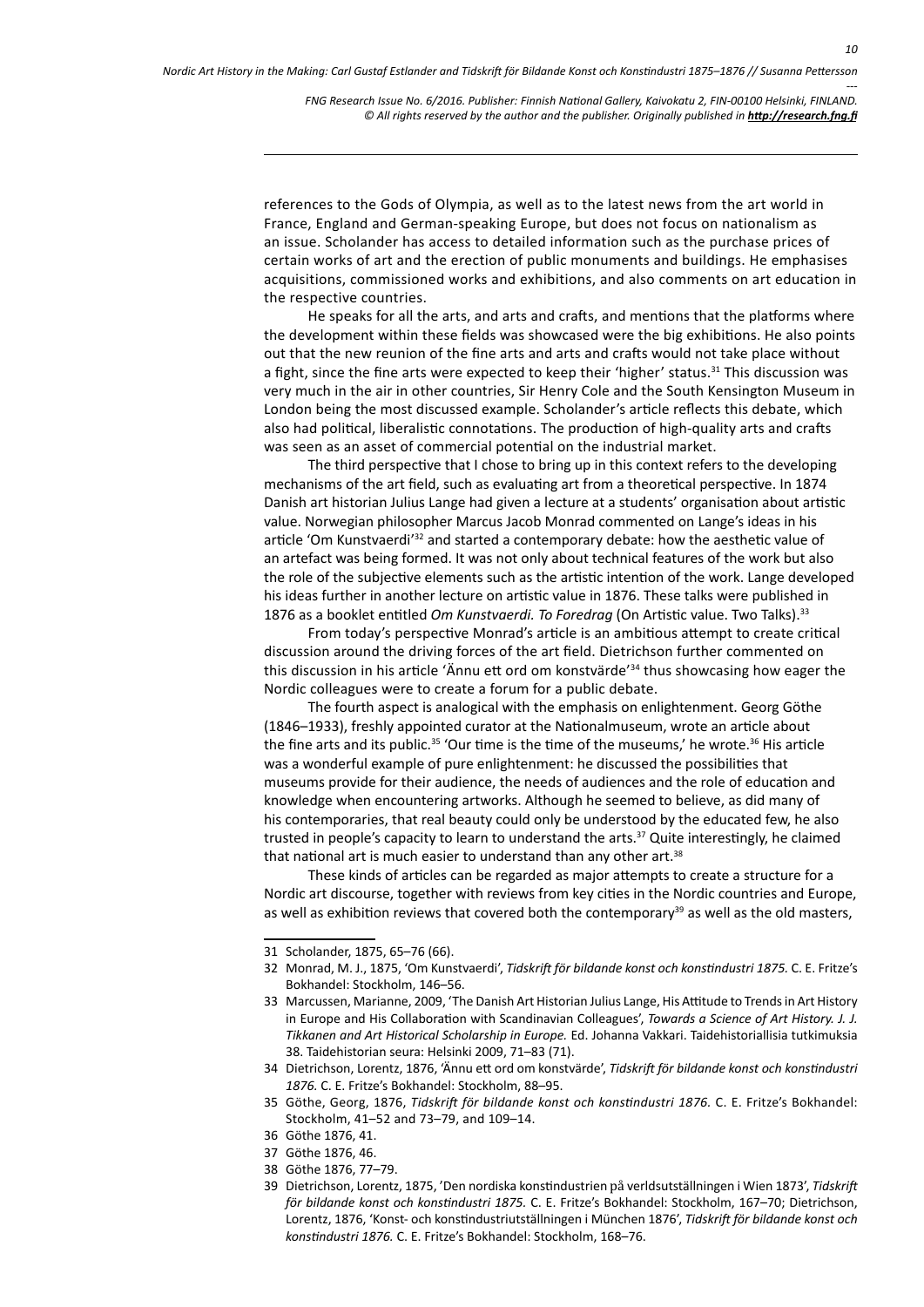such as the exhibition of Michelangelo's work in Florence<sup>40</sup>. Even collections were a subject of analysis<sup>41</sup>, though not extensively. An historical perspective with a personal flavour was, in turn, brought to the journal by publishing a selection of letters by the late artist and author Egron Lundgren.<sup>42</sup>

Estlander's role as a national correspondent and an editorial board member reflects the importance of building the Nordic professional network. Estlander has been characterised as an important contact for both Dietrichson and Lange.<sup>43</sup> This, to my understanding, supports the idea that initiatives such as *Tidskrift* strengthened the professional network and provided a platform for professional exchange of ideas.

Considering Estlander's role as a contributor of the journal, one of the striking notions is that, apart from producing the national reports, he didn't contribute to those discussions that he knew the best. Whereas Scholander wrote about developments in the European art field, Estlander, who had travelled widely in Europe in 1873–74, chose to write a larger article about one of his latest findings, Sergel's sculpture *Faun* (1774), which was discovered in Paris in 1874 and purchased in the same year for the art collection of the Finnish Art Society. Another version of the same sculpture was already in the collection of the Nationalmuseum in Stockholm – and Estlander was of the opinion that the one bought from Paris was actually the original and the one in Stockholm a replica.44

This might indicate that, even though *Tidskrift* was an ambitious joint adventure, Estlander chose to give more priority to those projects that could be clearly identified with himself: such as establishing *Finsk Tidskrift*, a journal of his own, and founding and running the Society of Arts and Crafts, as well as taking more responsibilities within the Finnish Art Society and finally becoming its Chair in 1878.

#### **Ground for professional exchange**

In conclusion, it's important to take a look at the achievements of the journal, despite its short existence. The original aims and objectives were 1) establishing a channel for Swedish art education, 2) targeting large audiences and interest groups, 3) covering Nordic arts and contemporary issues, 4) promoting Swedish collection resources and 5) supporting the professional development of engravers. All of these issues were more or less covered during the two-year existence of the journal.

Even though a large audience and interest groups were mentioned as one of the key interests of the editorial board, the most important achievements were of a professional nature. The journal established models and tools for analytical writing concerning art and the built heritage, it promoted exhibition criticism, it showcased how literature could be reviewed and collections analysed. It also made its point about the importance of the images: to communicate about the arts at large, we need the text and images. Last but not least, the journal provided a platform for the professional exchange of ideas in the Nordic context, forming an early example of developing the profession together.

The journal's ambitious plan did not come into being, and the members of the editorial team continued its work separately. Why exactly this publication died out so quickly is a question that is yet to be resolved.

Some likely explanations are the unstable financial future, the all-too-slowly growing group of subscribers and a lack of time. The editorial board members were involved in several other major commitments, and the driving force of the journal, editor-in-chief Dietrichson,

<sup>40</sup> Lange, Julius, 1876, 'Michelangelo-Udstillingen i Florens', *Tidskrift för bildande konst och konstindustri 1876.* C. E. Fritze's Bokhandel: Stockholm, 18–27.

<sup>41</sup> G. G., 1876, 'Scharpska tafvelsamlingen', *Tidskrift för bildande konst och konstindustri 1876.* C. E. Fritze's Bokhandel: Stockholm, 161–68.

<sup>42</sup> *Tidskrift för bildande konst och konstindustri 1876.* C. E. Fritze's Bokhandel: Stockholm, 10-17, 53–59 and 80–87.

<sup>43</sup> Guleng 2009; Marcussen 2009.

<sup>44</sup> Estlander, Carl Gustaf, 1875, 'Sergell i Paris', *Tidskrift för bildande konst och konstindustri 1875.* C. E. Fritze's Bokhandel: Stockholm, 97–102; Schybergson 1916, 291.